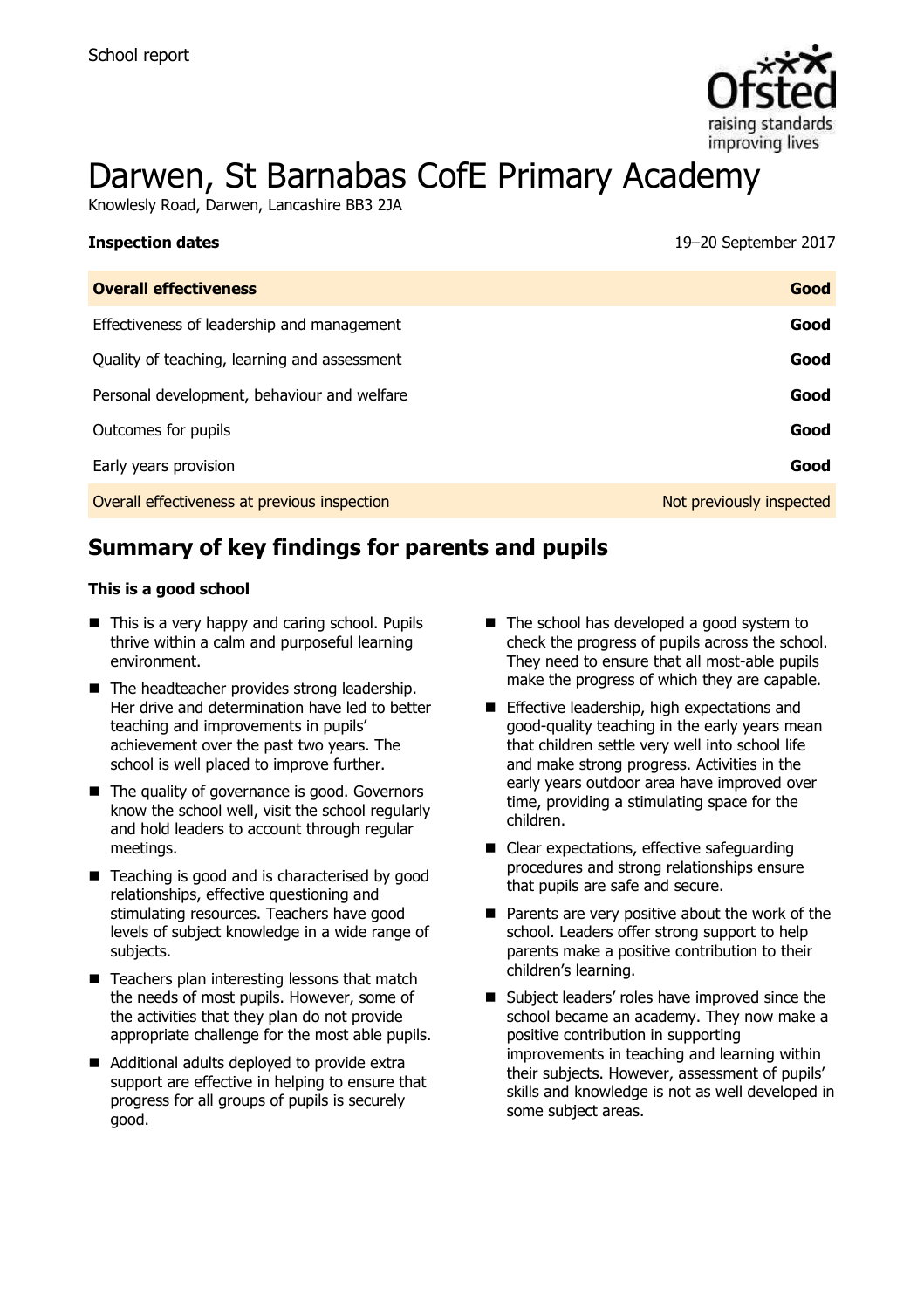

# **Full report**

#### **What does the school need to do to improve further?**

- **Further improve the quality of teaching and learning by:** 
	- ensuring that teachers make better use of assessment information to plan activities that match the needs of the most able pupils, including those who are disadvantaged, particularly at key stage 2
	- developing assessment processes so that subject leaders of science, geography and history can check the pupils' progress in these subjects.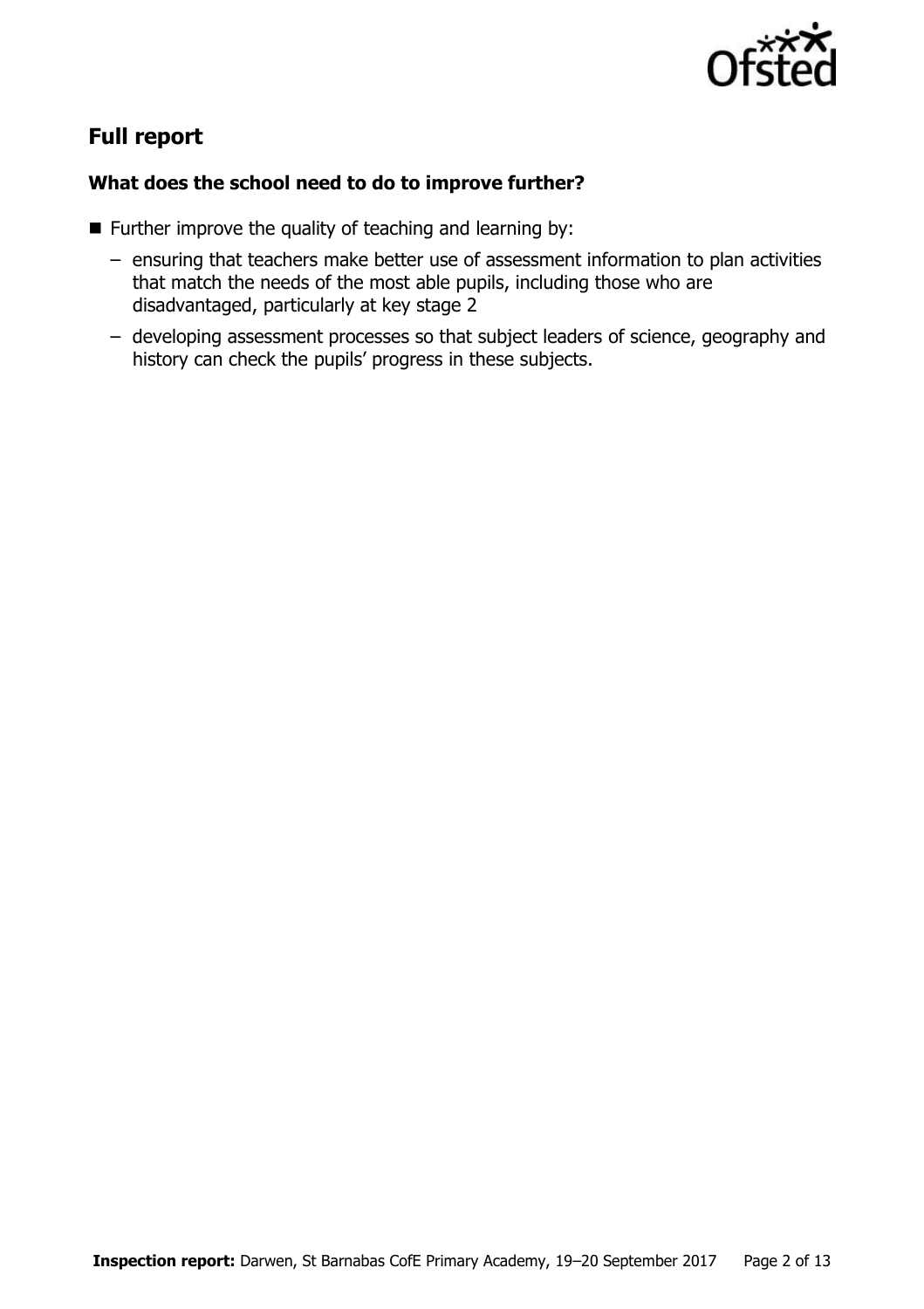

# **Inspection judgements**

#### **Effectiveness of leadership and management Good**

- The headteacher has high ambitions for the school and is well supported by the deputy headteacher and governing body. Leaders' actions have led to improvements in teaching and pupils' achievement since becoming an academy. Senior leaders have established consistently high expectations of pupils' learning and behaviour, which underpin all aspects of the school's work. They have established a friendly, welcoming and hard-working atmosphere in the school. There is a cohesive staff team who are committed to giving all pupils the best possible opportunities.
- Senior leaders are accurate and honest in their judgements about the school. They know what still needs to be done and have set appropriate priorities to improve the school further.
- Teaching and learning have improved because of increased expectations from senior leaders and governors, combined with an accurate system of evaluating the quality of teaching. Leaders regularly check the quality of teaching in lessons and pupils' work and they provide guidance to teachers on how to improve their teaching. This has helped to eliminate weak teaching. High-quality training is provided to meet wholeschool and individual teacher's needs.
- The headteacher and deputy headteacher have established consistent procedures for tracking pupils' progress. This has played a key role in ensuring that teachers and governors are clear about how well different groups of pupils are learning, including disadvantaged pupils and the most able disadvantaged. This information has highlighted the need to ensure that the most able pupils, including those who are disadvantaged, make better progress at key stage 2. Stronger teamwork and effective procedures for managing teachers' performance have ensured shared accountability for pupils' achievement across the school.
- Leaders use funding well to support pupils who have special educational needs and/or disabilities. Carefully targeted teaching for individuals and groups makes a significant difference to pupils' personal and academic progress.
- The pupil premium funding for disadvantaged pupils is used well. All pupils have an individual learning programme, irrespective of their ability, and this maps out the challenges and support needed to ensure that progress is good. Support is provided through additional small-group work, and for other aspects of school life such as financial assistance for educational visits. This ensures good progress.
- Senior leaders have made a good start in developing middle leaders' roles. For example, they make sure that subject leaders are included in activities which help them to evaluate the quality of teaching, such as looking at pupils' workbooks and participating in discussions about pupils' progress with teachers and senior leaders. As a result, subject leaders have good opportunities to view of the quality of teaching and learning across the school. However, for leaders of science, geography and history, assessment is not effective in giving leaders an accurate picture of pupils' progress.
- **Pupils benefit from a broad curriculum that has been well planned to ensure that there** is appropriate breadth and balance across all subjects. The leadership team are keen to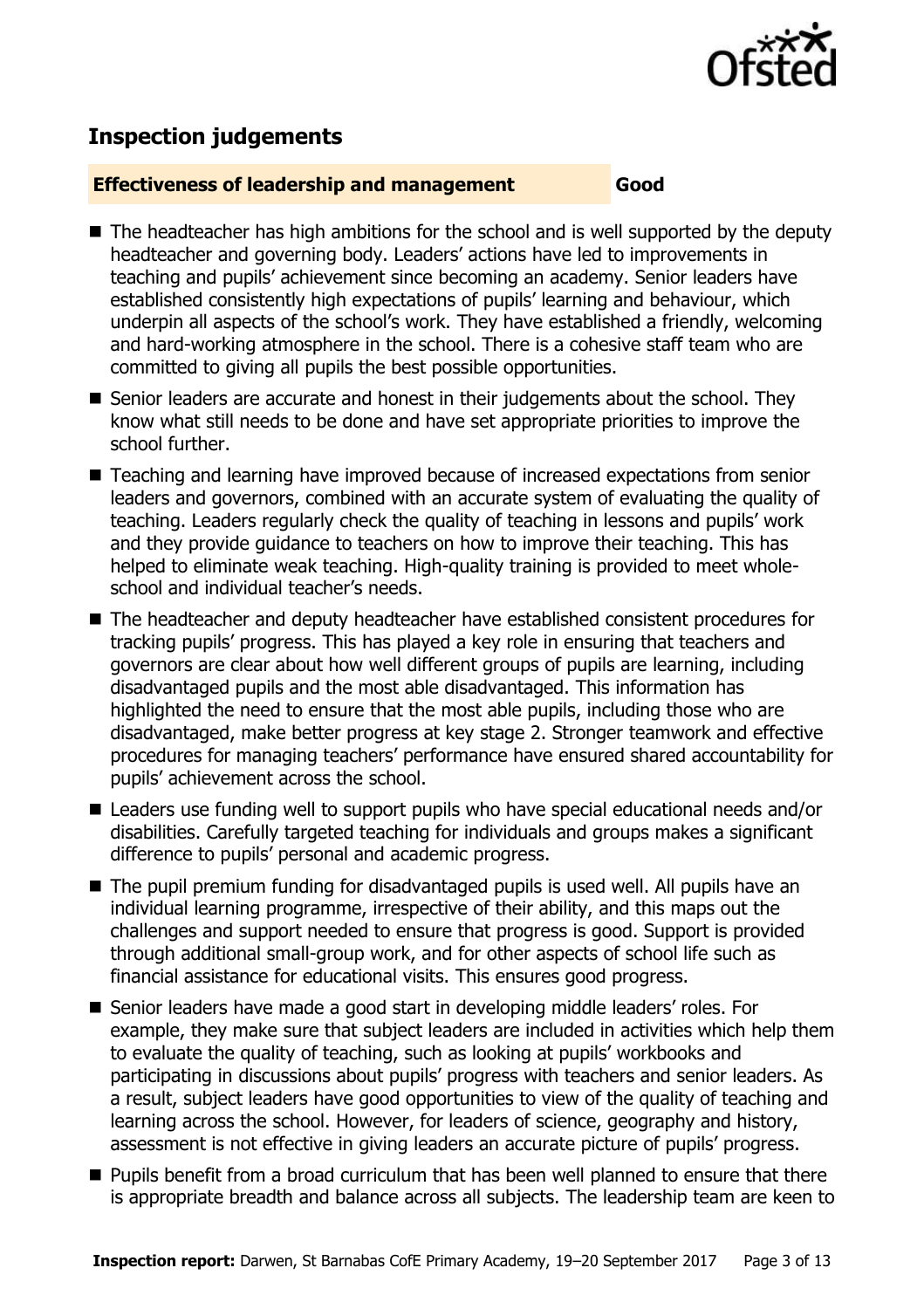

develop what is already a good curriculum. A wide range of carefully planned additional activities, including visits and clubs, make a valuable contribution to pupils' enjoyment of school. Residential trips in Years 5 and 6 help to develop confidence and independence. Singing is of a high standard and the school is rightly proud of their choir, who have sung at Blackburn Cathedral and the Tower Ballroom in Blackpool.

- The primary physical education and sport funding is used well. Pupils enjoy the regular teaching provided by external sports coaches and the wider range of sporting opportunities now available to them. Involvement in these activities has a very positive impact on their general health and well-being.
- The school promotes pupils' spiritual, moral, social and cultural development well. There are active links to understand all faiths and cultures. For example, the school has a link with St James CofE Primary, Haslingden, which serves children from a different faith culture. Pupils from Year 5 spoke with great empathy about a visit from a group of Muslim refugees to talk about their life and faith. Pupils are respectful of one another and have a good understanding of different cultures and faiths.
- Key values, including fundamental British values, are taught well. Pupils have a good understanding of the democratic process and a respect for law and order. They value the contribution that different communities make to British life and understand about the different lives that people live in the city and the countryside.
- Leaders work positively and constructively in partnership with a number of schools in the locality. The regular sharing of good practice and resources between schools in the local 'SIG 5' cluster of schools has made a valuable contribution to the school's development. There are good links with the local church and pupils look forward to the regular visits from the local Reverend who regularly leads worship.
- The multi-academy trust effectively supports the school on a range of improvements. It is very committed to the autonomy of the school and understands the quality of the leadership.
- Parents, governors and staff recognise the substantial improvements in the school's work since the school became an academy and express strong confidence in the school's leadership.

### **Governance of the school**

- Arrangements for governance are strong and effective because governors make a strong contribution to the school's development. They work closely and productively with school leaders and with other members of staff
- Governors provide good levels of support and challenge. Accurate and reliable assessments of pupils' progress, regular presentations to governors and governors' attendance at meetings about pupils' progress all contribute to the increasingly effective role played by the governing body
- Governors are keen to develop their skills through training and there is a clear desire to evaluate their own practice effectively
- Governors play an important role in ensuring that safeguarding is effective. They visit the school regularly to audit arrangements and check that appropriate support is in place to ensure that pupils are kept safe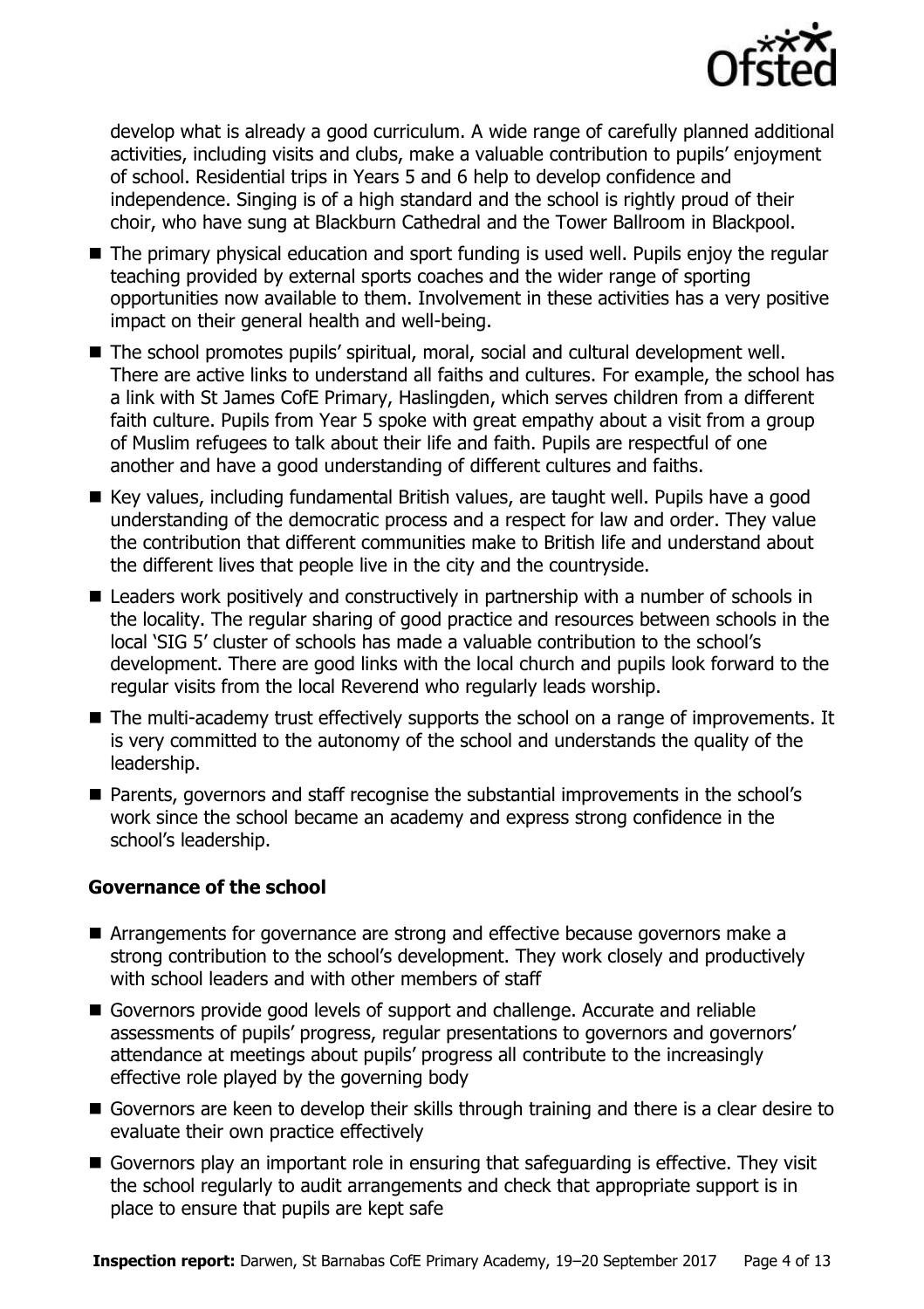

Governors are understandably proud of the improvements in the school's work. However, they are not complacent and are clear about further improvements needed.

### **Safeguarding**

- The arrangements for safeguarding are effective. The school has robust systems in place to safeguard pupils. Pupils' safety is at the heart of school life. Leaders have created a culture where safeguarding is seen as everyone's responsibility, and this ensures that all staff know what to do if they have concerns about any pupil.
- Leaders ensure that recruitment checks are rigorously maintained. Adults are well qualified in safeguarding procedures and alert to children's needs. They value pupils' views and listen carefully to their comments. This makes a strong contribution to pupils' confidence and to their sense of security.
- All staff follow the school's safeguarding procedures and understand their shared responsibility for keeping pupils safe. Staff are given regular training in child protection matters and have undertaken 'Prevent' duty training.
- Leaders maintain good links with agencies, such as children's services and behavioural support services, and put specialist advice into practice in school to support pupils' well-being.
- **Parents are extremely positive about how safe and happy their children feel at school.** All the pupils who spoke with the inspector agreed that they feel safe at school.

#### **Quality of teaching, learning and assessment Good**

- The quality of teaching and assessment has improved in all year groups and subjects since the school became an academy. Leaders' high expectations are leading to improvements in the quality of teaching, learning and assessment so that it is now consistently good in all areas. As a result, pupils are making good progress in all key stages.
- The pupils understand that they have to work hard in each and every lesson. They try their best, cooperate well in learning and take pride in the presentation of their work.
- Teachers have good subject knowledge and questioning is used skilfully to check pupils' understanding and to give them an opportunity to explain their answers. Teachers are good at using questions to make pupils think deeply about their learning. For example, Year 1 pupils used pictures to accurately sequence the events of a story, following skilful questioning which prompted them to articulate their thinking.
- Teachers are very skilled in providing activities and organising the learning to enthuse pupils. For example, Year 2 pupils were greatly excited as they responded to visual prompts which were used well to develop their understanding of the chronology of kings and queens of England.
- The teaching of phonics has improved substantially since the school became an academy. Teachers and teaching assistants teach phonics confidently and effectively. Carefully focused teaching for those pupils who need extra help with their reading ensures that most pupils have secure key phonics skills by the end of Year 2.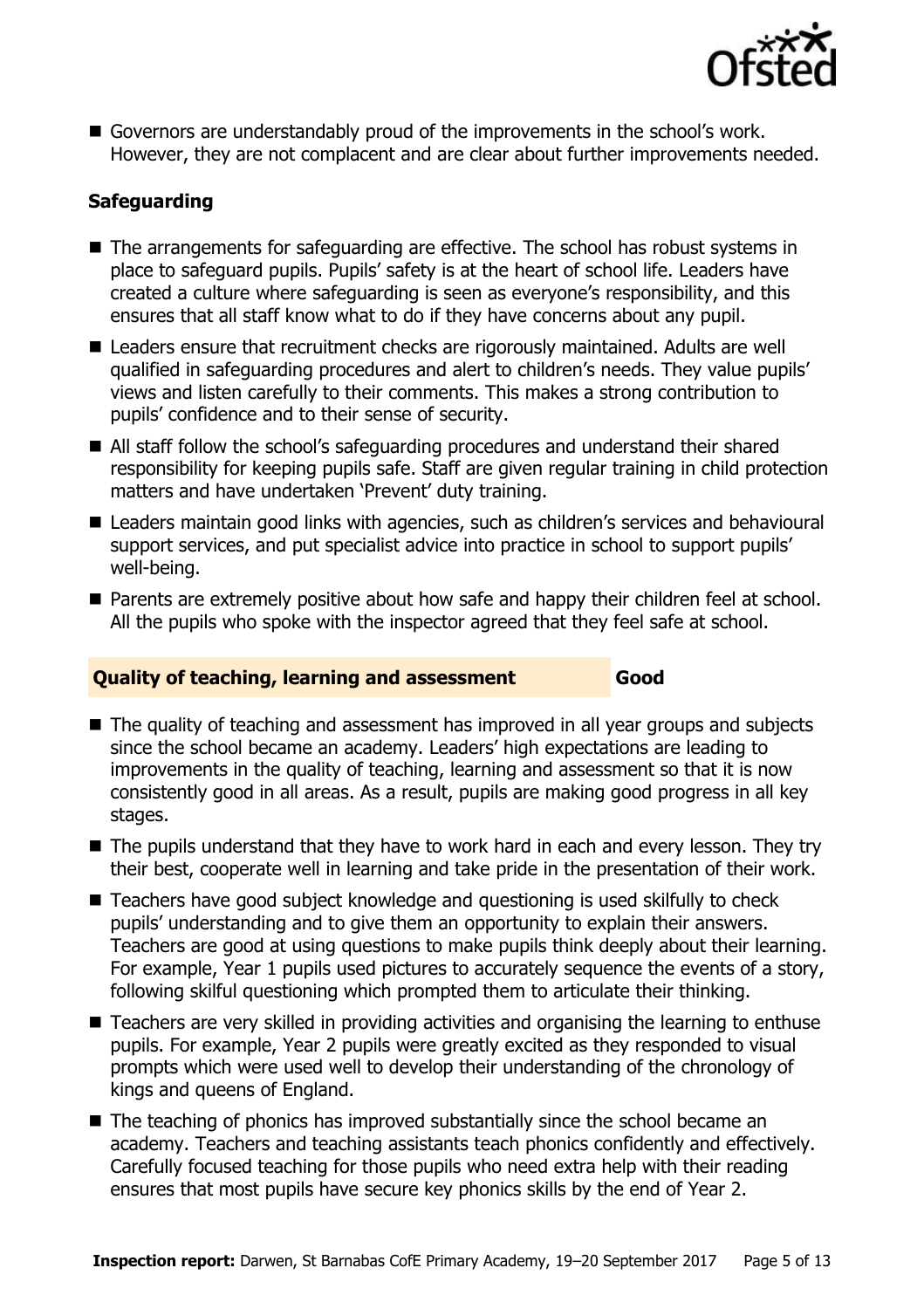

- Teachers accurately assess pupils' learning. They meet regularly with senior leaders to discuss pupils' progress and attendance, planning additional support for individual pupils and making changes to teaching where needed to ensure that pupils continue to make strong progress. However, in some lessons activities for the most able pupils do not match their needs.
- Teachers are clear about which pupils are eligible for extra support provided by pupil premium funding. They work closely with senior leaders to plan learning for disadvantaged pupils.
- Leaders have secured extensive improvements in the teaching of mathematics. Number and mathematics skills are taught consistently well across the school, building pupils' confidence and raising achievement.
- Teaching assistants provide valuable support in all classes. They interact well with pupils, developing learning and supporting the progress of different groups within the class. They are skilled at ensuring that pupils are not overly reliant on the extra support being provided.

#### **Personal development, behaviour and welfare Good**

#### **Personal development and welfare**

- The school's work to promote pupils' personal development and welfare is good. Leaders have created an environment where pupils can flourish. Pupils have good manners, speak politely and respond enthusiastically to instructions. The atmosphere throughout the school is calm and purposeful. Pupils have positive attitudes in lessons, try hard and persevere when given work that is challenging.
- Older pupils have a number of responsibilities for the smooth running of their school, such as: playground leaders; head boy and girl; and the school council. They care about others and go out of their way to ensure that anyone feeling left out at breaktime is given good support. Not only do they care for the welfare of each other, they also care for people around the world. During one of their daily assemblies pupils reflected deeply in their prayers for the plight of the Rohinga Muslims and looked forward to World Peace Day.
- **Pupils say that they feel very safe in school. They appreciate the kindness that teachers** show to them. Parents who responded to the Parent View questionnaire stated that their children were happy at school. This view was borne out by observation during the inspection.
- The strong emphasis on helping pupils to stay safe online has worked well. Discussions with pupils of different ages show that they have a good understanding of how to use the internet safely and what to do if they have any concerns. They receive regular training through lessons in the school curriculum, school assemblies and through presentations from visitors to the school.
- **Pupils show great pride in their school. This is shown in the way that classrooms are** kept tidy, the school grounds are well cared for, and movement around school is calm and orderly.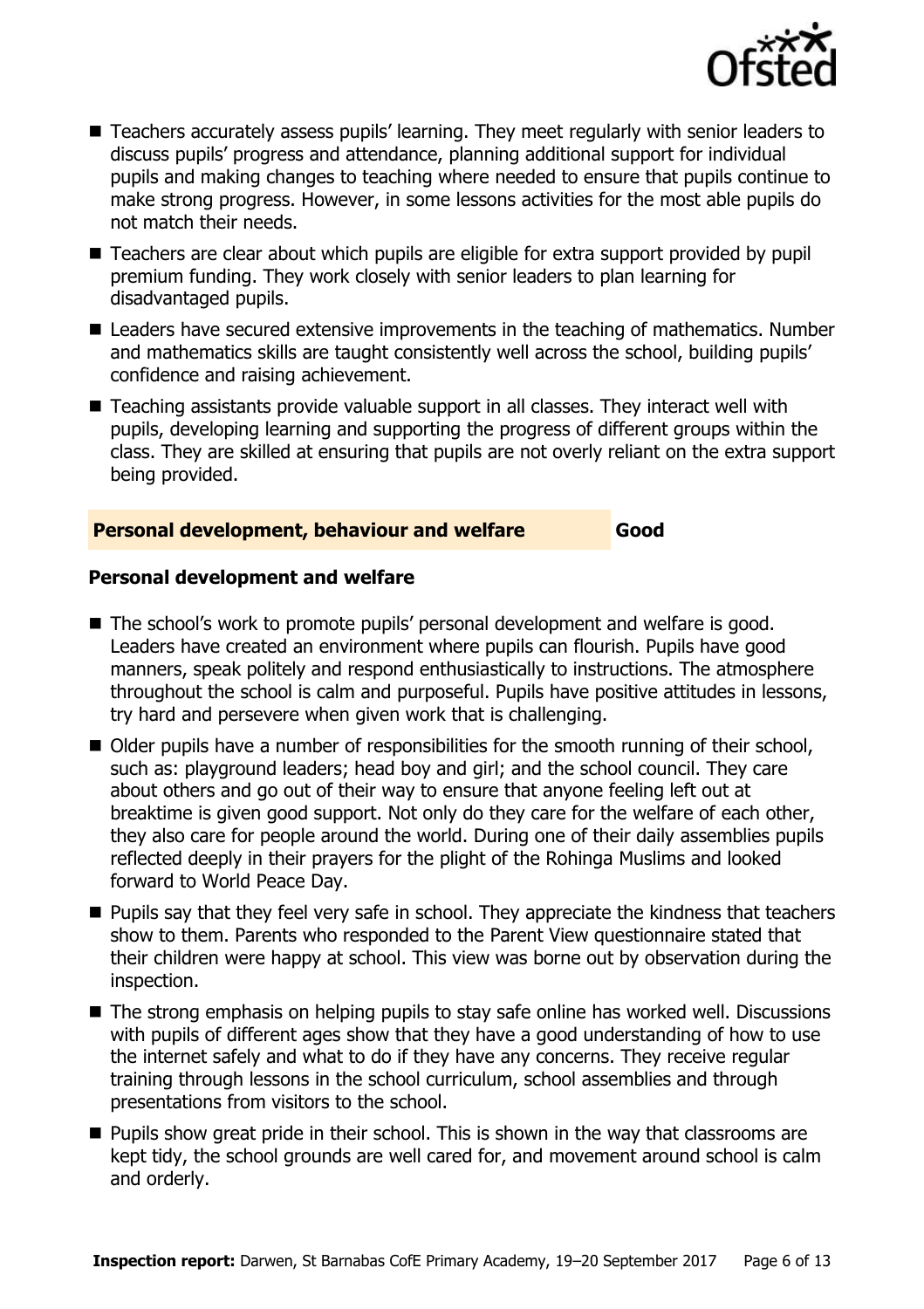

#### **Behaviour**

- The behaviour of pupils is good. Pupils are polite, kind and considerate. Pupils disapprove of any misbehaviour that they see in other pupils. Behaviour in lessons is excellent, and this is maintained as pupils move around school, sit in the dining room and play at breaktimes.
- In lessons, pupils are eager to learn and willing to work hard. They enjoy their learning and are very keen to help each other to overcome problems.
- Parents, staff and pupils say that incidents of bullying are rare, a view confirmed by school records. Pupils are aware of different types of bullying. Pupils have very high standards of how they expect others to behave in school and say that no bullying of any sort is acceptable. Pupils are concerned to ensure that no cyber bullying takes place. Leaders respond promptly and seriously to any concerns about pupils' behaviour and well-being. Parents who completed Ofsted's online questionnaire feel that pupils are well behaved.
- Senior leaders and learning support teachers ensure that those pupils who find it more difficult to behave well benefit from consistent, carefully planned and good-quality guidance.
- Leaders have made significant improvements to the level of pupils' attendance this year so that it is now in line with the national average. Persistent absence has also been reduced considerably this year. Office staff report any absence issues to the leadership team quickly. Leaders responds swiftly if there is a concern.

#### **Outcomes for pupils Good**

- The majority of children start school in the early years foundation stage with skills typical of those expected for their age, but an increasing number are below in their language development. From these starting points, pupils make good progress throughout the school. By the end of key stage 2, they reach standards in reading, writing and mathematics which are above national expectations and improving. The school is committed to ensuring that they raise achievement further, particularly for the most able.
- Children get off to a good start in the early years foundation stage. Lively resources and well-planned activities, both indoors and out, mean that they are excited and eager to learn. Children are encouraged to talk about what they are doing and to share and take turns as they play.
- $\blacksquare$  Pupils continue to make good progress during key stage 1 so that, by the end of Year 2, national assessment results for reading, writing and mathematics are broadly in line with the national average.
- **Progress throughout key stage 2 has improved steadily since the school became an** academy so that it is now in line with the national average. In 2016, attainment at the end of key stage 2 at the expected level was below the national average in reading. Writing and mathematics were broadly in line with the national average. The 2017 provisional assessment information indicates that attainment at the end of key stage 2 has improved in all areas and is above the national average at the expected level.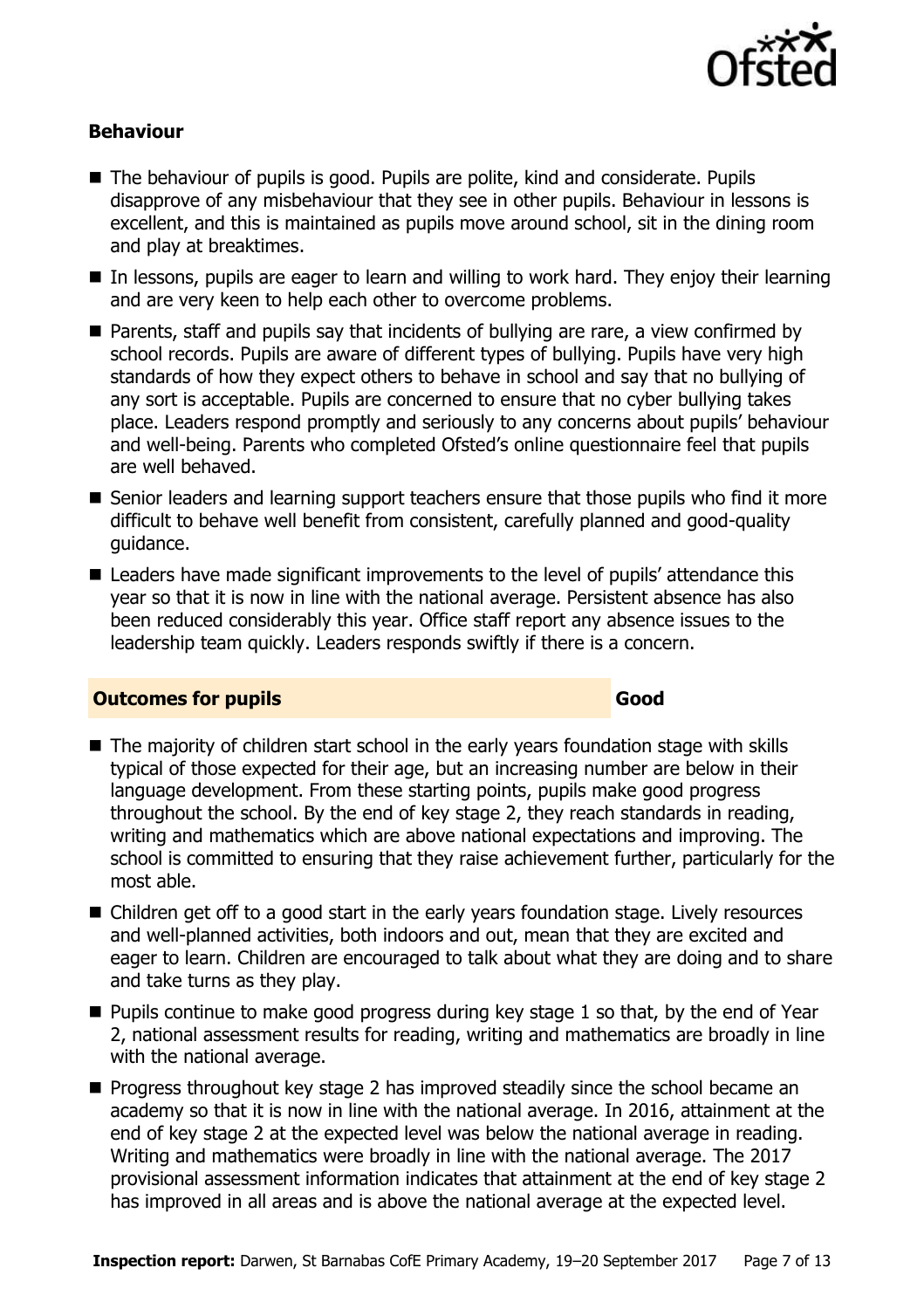

Nonetheless, only a small number of pupils are achieving at the above expected standard in reading, writing and mathematics.

- Since the school became an academy reading has improved significantly. Pupils get off to a good start in developing their reading skills. The proportion of pupils meeting the expected standard in the Year 1 phonics screening check has improved recently. It was above the national average in 2016. This is a result of the effective teaching of phonics in the younger classes. A systematic approach has been adopted which, combined with good teaching, means that almost all pupils reach the expected standard. At key stages 1 and 2 pupils continue to enjoy reading and are making good progress. Parents are encouraged to share books and read with their children. Pupils say that they enjoy reading and appreciate the opportunity to use the well-resourced library.
- Disadvantaged pupils do well in all areas and make the progress necessary to diminish the differences between their attainment and that of other pupils nationally. The additional funding provided to support the progress of these pupils is being used effectively, so that they achieve in line with other pupils nationally.
- Pupils who have special educational needs and/or disabilities make good progress from their differing starting points. Good systems are in place and the plans for pupils who have special educational needs and/or disabilities are detailed, and include challenging targets for progress.
- The most able pupils, including those who are disadvantaged, are achieving well at key stage 1. However, the progress of these pupils across key stage 2 is variable and not all of them achieve their potential by the end of Year 6.
- **Pupils are making some good progress across all subjects but the checking of this in** science, geography and history is at an early stage of development.

#### **Early years provision Good Good**

- Children make good progress from their starting points in all areas of their learning. The proportion of children achieving a good level of development has increased so that it is now in line with the national average. Children rapidly develop some of the key personal, literacy and numeracy skills needed to achieve well and they are well prepared for the next stage of their education in Year 1.
- The early years leader ensures that adults accurately assess the children's progress across all aspects of the early years profile and quickly identifies any who need extra help. 'Learning journey' records, including children's work and photographic evidence, show clearly how much progress children have made. Next steps in learning are identified and followed up to ensure that the children move forward as intended.
- Staff in the Reception class ensure that there is a balanced approach to organising the curriculum. Children are engaged in a variety of child-initiated and adult-led activities. For example, during the inspection a small group improved their mathematical vocabulary as they carefully drew spirals, spots and triangles. Another group were able to sustain their concentration in developing patterns using the interactive whiteboard. These activities are supported by more formal lessons, which are helping the children to get ready for Year 1.
- The early years leader has improved the use of the outdoor area to support children's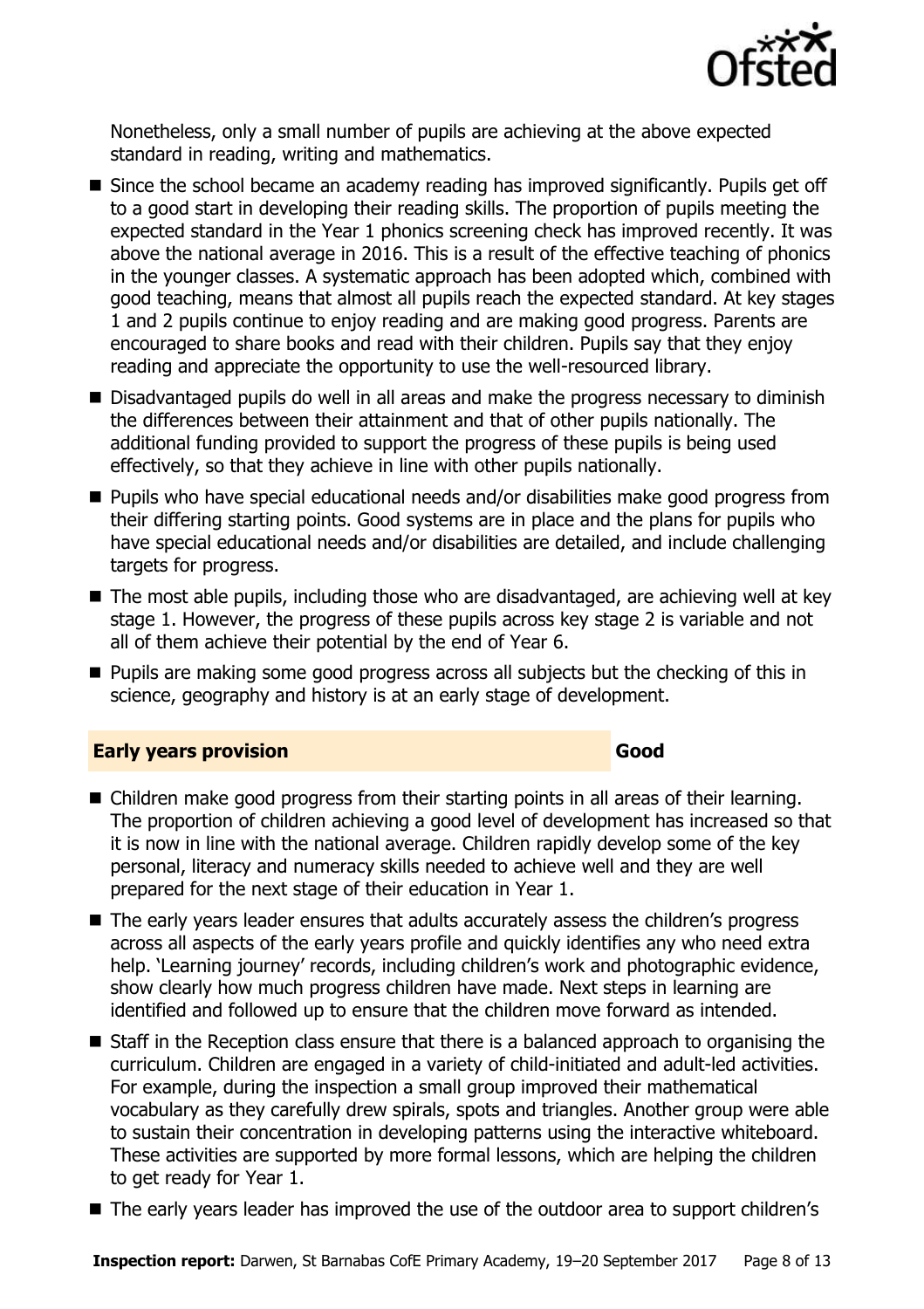

development since the school became an academy. The area is attractive and stimulating, offering the children a wonderful space to explore and work imaginatively with their friends. There is a wide range of appealing activities so that children have great fun while learning. As a result, children are active and involved and thoroughly enjov school.

- Leaders make effective use of the extra funding for disadvantaged children and children who have special educational needs and/or disabilities. The money is targeted at an individual level to ensure that any barriers to learning are addressed. Individual plans for both groups of children are effective in helping good learning to take place throughout the year.
- Children are keen to do their best and participate enthusiastically in activities and lessons. They are happy and well behaved, and show good levels of personal development. They play safely and take turns.
- Arrangements for safeguarding are thorough, and parents appreciate that their children are safe. Children's welfare and safety are well catered for, with security given a high priority. The early years environment is a very safe and secure environment.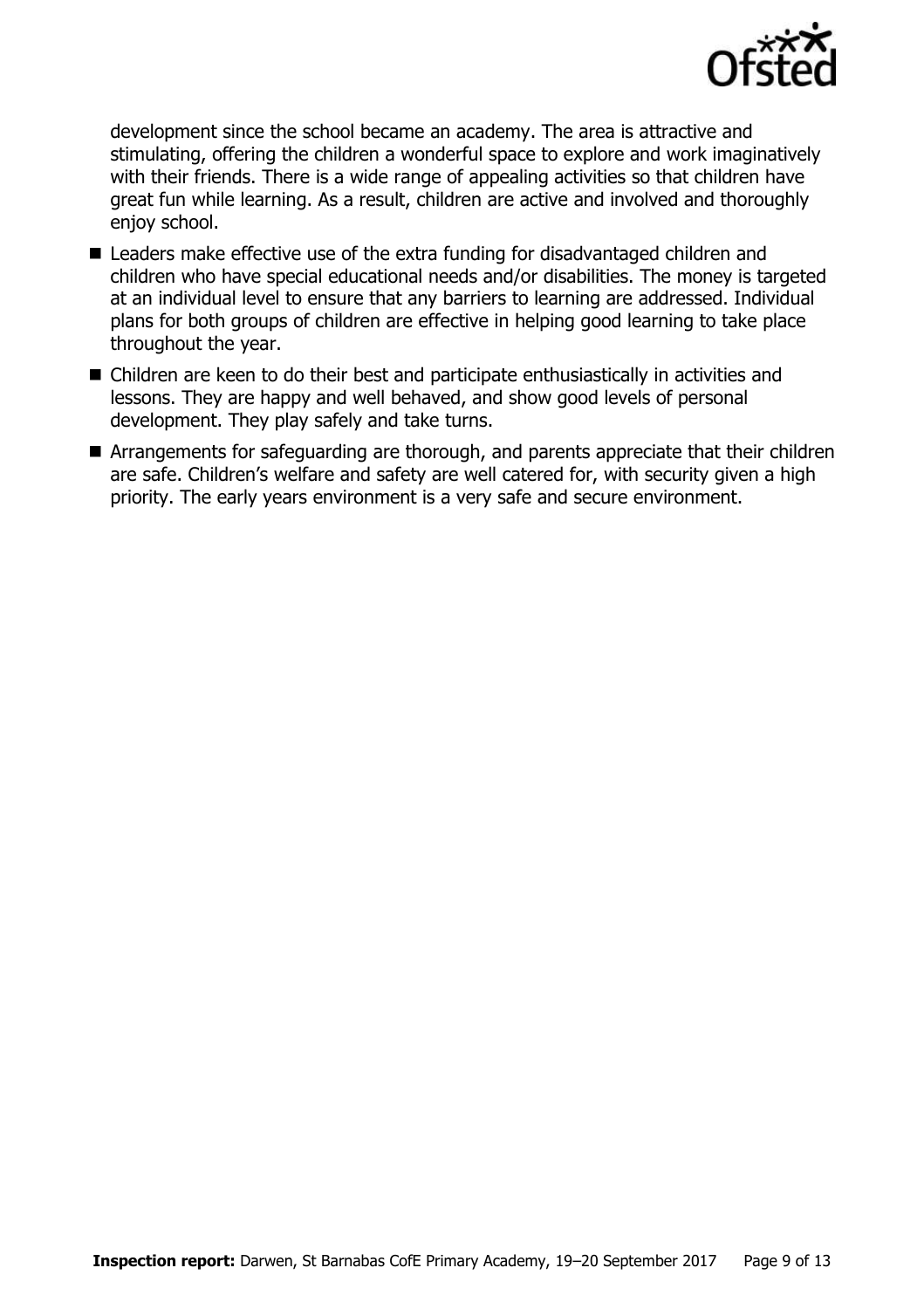

# **School details**

| Unique reference number | 141483                |
|-------------------------|-----------------------|
| Local authority         | Blackburn with Darwen |
| Inspection number       | 10036754              |

This inspection of the school was carried out under section 5 of the Education Act 2005.

| Type of school                      | Primary                            |
|-------------------------------------|------------------------------------|
| School category                     | Academy                            |
| Age range of pupils                 | 4 to 11                            |
| <b>Gender of pupils</b>             | Mixed                              |
| Number of pupils on the school roll | 186                                |
| Appropriate authority               | Academy trust                      |
| Chair                               | Jen Frankish                       |
| <b>Headteacher</b>                  | <b>Helen Thomas</b>                |
| Telephone number                    | 01254 702996                       |
| Website                             | www.stbarnabasdarwen.co.uk         |
| <b>Email address</b>                | office@stbarnabas.blackburn.sch.uk |
| Date of previous inspection         | Not previously inspected           |

### **Information about this school**

- The school meets requirements on the publication of specified information on its website.
- The school complies with Department for Education guidance on what academies should publish.
- St Barnabas Church of England Primary Academy is part of the CIDARI Academy Trust, which it joined in October 2014.
- In 2016, the school met the government's floor standards. These floor standards are the minimum expectations for pupils' attainment and progress in reading, writing and mathematics by the end of Year 6.
- St Barnabas Church of England Primary Academy is smaller than the average-sized primary school.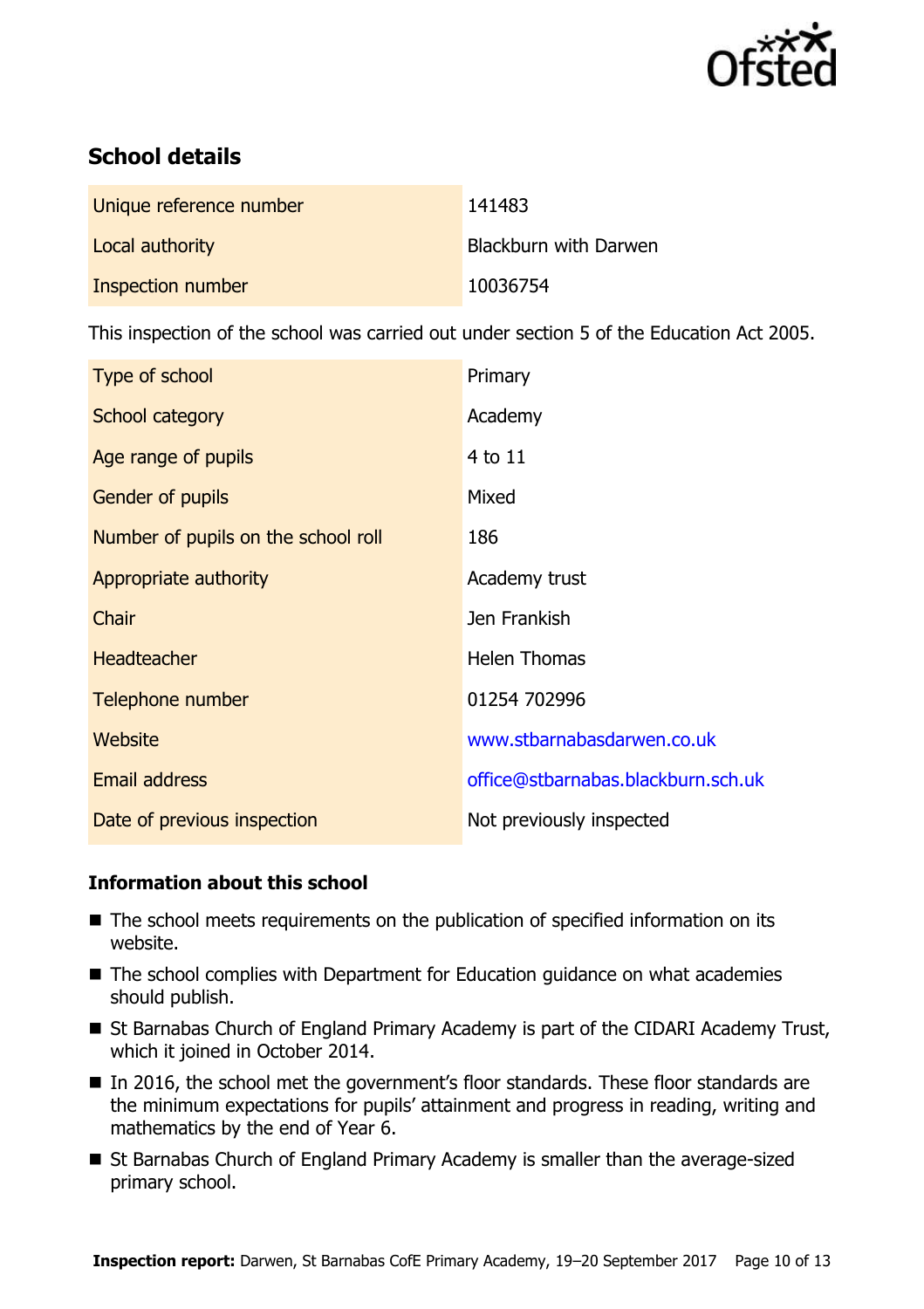

- The proportion of disadvantaged pupils is average. The proportion of pupils who have special educational needs and/or disabilities is broadly in line with the national average.
- The proportion of pupils from minority ethnic groups is below the national average.
- The school hosts a breakfast club and an after-school club which is run by an outside provider.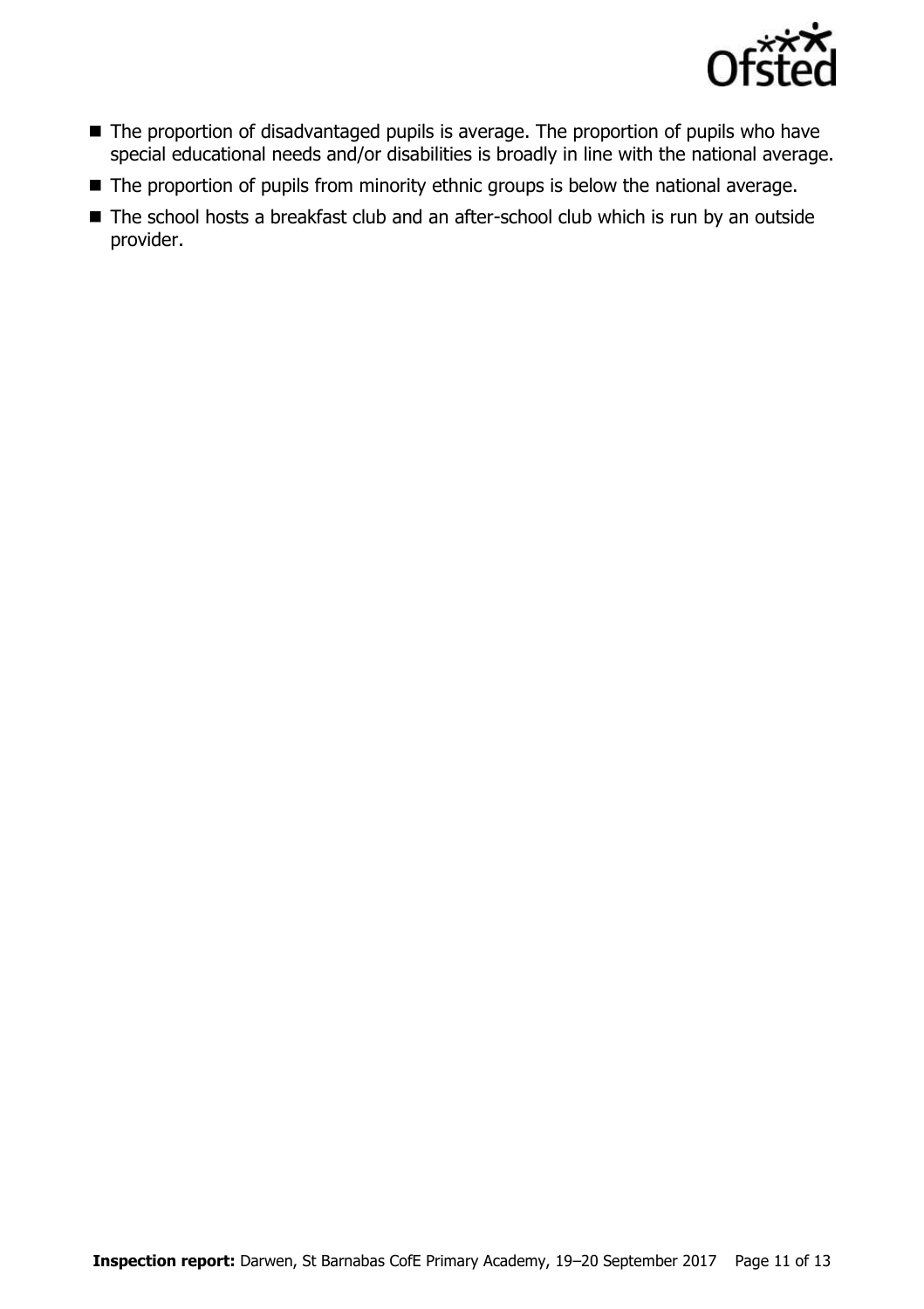

# **Information about this inspection**

- Inspectors observed learning across the school. Three observations were carried out jointly with the headteacher.
- Inspectors listened to pupils read during lessons.
- Inspectors held meetings with the headteacher, other leaders, other members of staff and a group of pupils.
- Inspectors met the chair and two member of the governing body. Inspectors also spoke to the chief executive of Cidari Academy Trust.
- Inspectors spoke to parents at the school gate. In addition, they took account of Parent View free-text responses and 76 responses to the online questionnaire.
- Inspectors observed the school's work and scrutinised a number of documents, including those relating to the school's self-evaluation, as well as improvement plans and school information on pupils' recent attainment and progress.
- Inspectors also considered behaviour and attendance information, policies and procedures relating to special educational needs, pupil premium funding, and PE and sport premium funding, safeguarding and child protection.

#### **Inspection team**

| Andrew Morley, lead inspector | Ofsted Inspector |
|-------------------------------|------------------|
| <b>Gary Bevin</b>             | Ofsted Inspector |